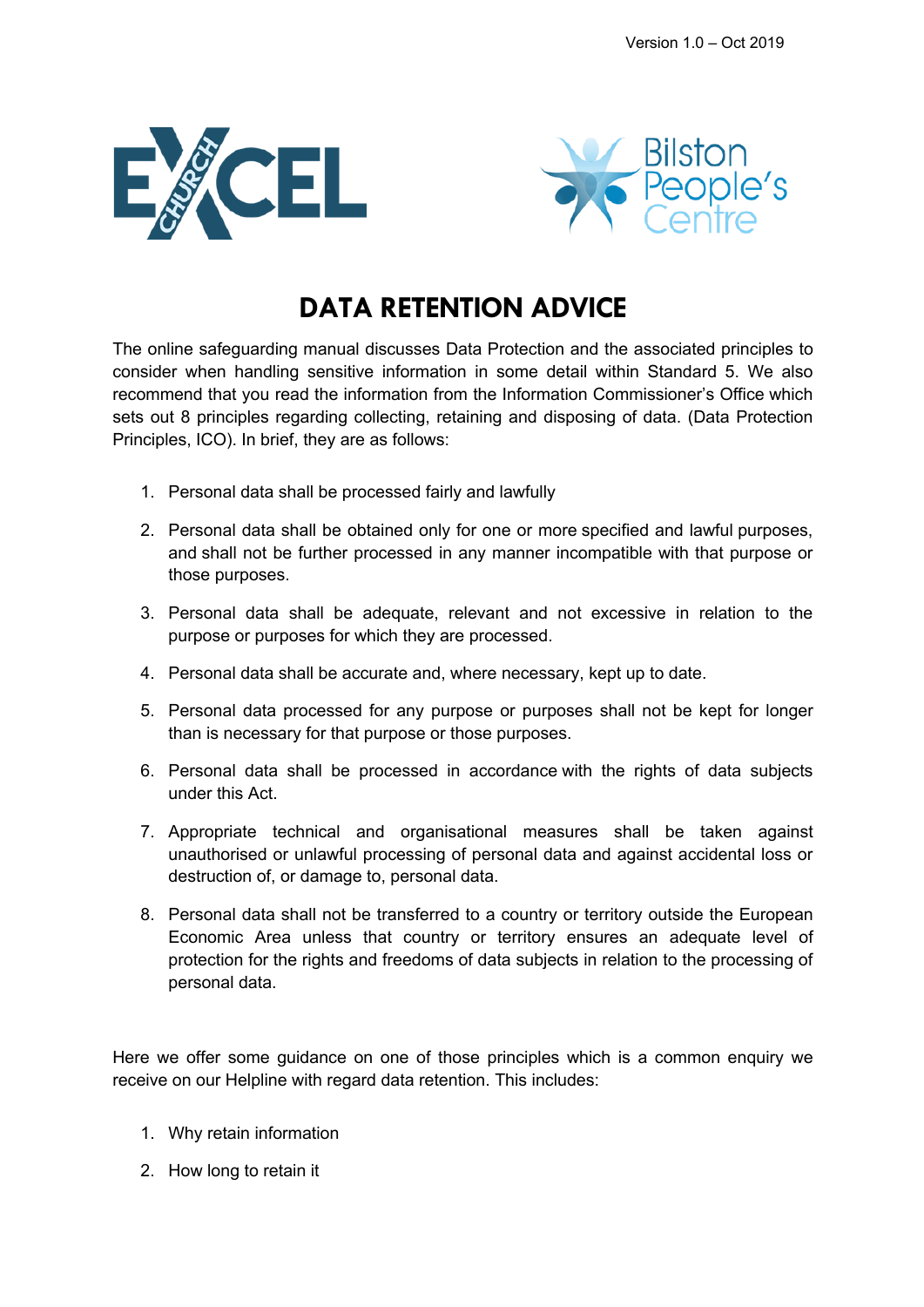- 3. How to retain it secure storage
- 4. How to keep a record of retention
- 5. How to dispose of unwanted information

#### **1. Why retain this information?**

On the Helpline, we receive frequent calls with regards to data retention. This InFocus is to assist you to answer the questions as recommended bythe 'General Data Protection Regulations' that came into effect on 25th May 2018. This has now been incorporated into the latest update to data protection legistation i.e. the Data Protection Act (DPA) 2018.

The Act does not set out any specific minimum or maximum periods for retaining personal data. Instead, it says that:

Personal data processed for any purpose or purposes shall not be kept for longer than is necessary for that purpose or those purposes.

In practice, it means that you will need to:

- review the length of time you keep personal data;
- consider the purpose or purposes you hold the information for in deciding whether (and for how long) to retain it;
- securely delete information that is no longer needed for this purpose or these purposes; and
- update, archive or securely delete information if it goes out of date.

Along with the Data Protection Act, 2018 the following regulations and laws may also impact the work of several charitable organisations:

- Keeping Children Safe in Education, 2015
- The Charities Act, 2011
- Freedom of Information Act, 2000
- Fundraising Regulator's Fundraising Code
- Limitations Act, 1980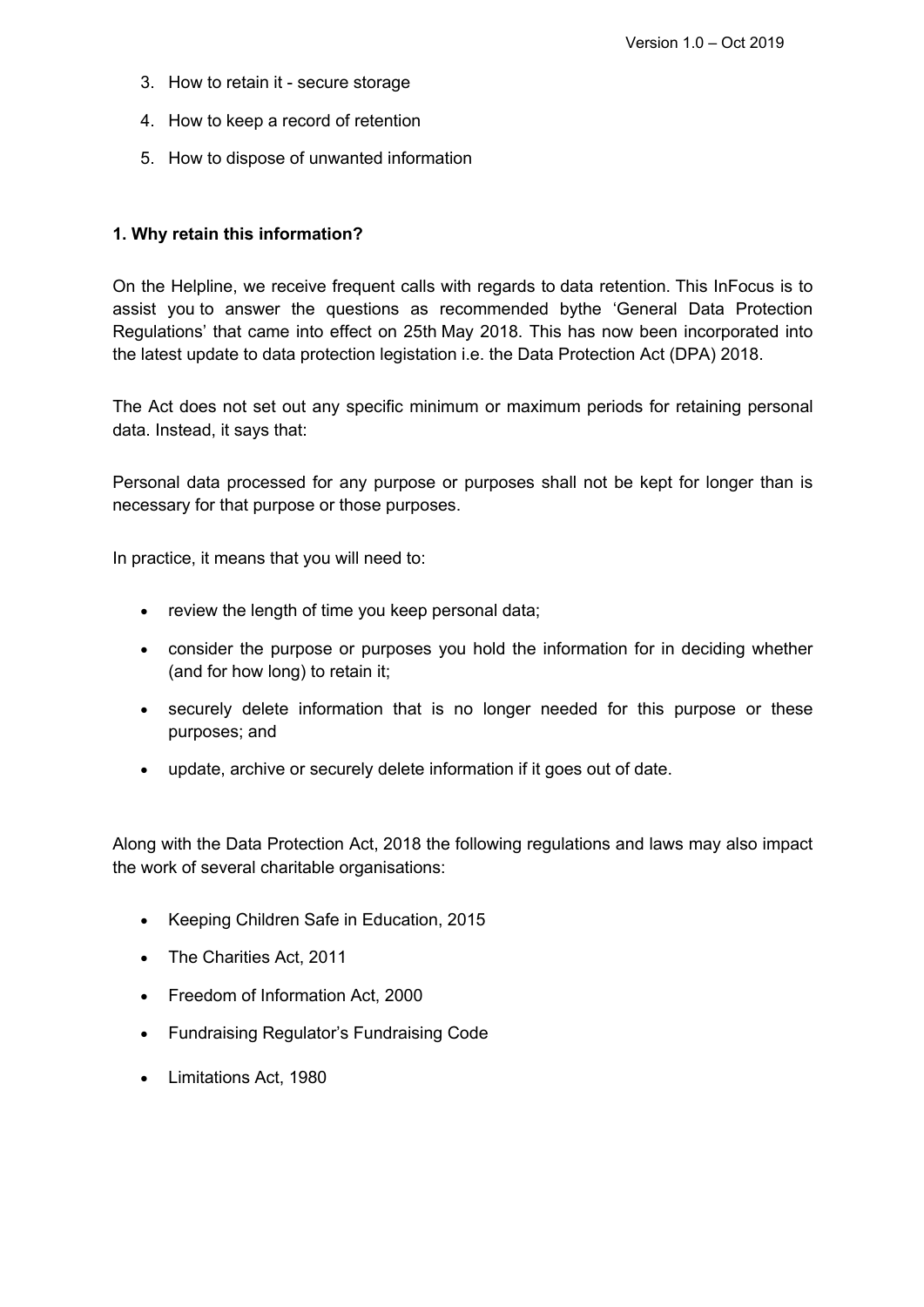## **2. Duration of retention**

Retention of safeguarding information is crucial to maintaining a transparent approach on the part of the organisation, both to assist in any future investigations and also to protect reputation. Local authorities usually retain their records for a period of 75 years and in some cases the term permanently maybe considered. With regards to all other information and data of a non-safeguarding nature, you should demonstrate evidence of giving adequate reasons to retain and safe keep such relevant information. A variety of reasons can be given for retaining any document, but the need is to have a measured approached. The default standard retention period for most organisations is 6 years plus the current year to allow for a review and/or disposal to be carried out within that year. Possible retention periods to consider are, immediately after creation, after 6 months, after 1 year, after 2 years, after 6 years, after 10 years etc. There are however some statutory retention periods that one would need to carefully consider, which are impacted by legislations and guidance such as the Limitations Act, 1980, Keeping children safe in education etc.

For example Keeping Children safe in Education 2015, gives the following advice on retention of records of allegations:

*Details of allegations that are found to have been malicious\* should be removed from personnel records. However, for all other allegations, it is important that a clear and comprehensive summary of the allegation, details of how the allegation was followed up and resolved, and a note of any action taken and decisions reached, is kept on the confidential personnel file of the accused, and a copy provided to the person concerned. The purpose of the record is to enable accurate information to be given in response to any future request for a reference, where appropriate. It will provide clarification in cases where future DBS checks reveal information from the police about an allegation that did not result in a criminal conviction and it will help to prevent unnecessary re-investigation if, as sometimes happens, an allegation re-surfaces after a period of time. The record should be retained at least until the accused has reached normal pension age or for a period of 10 years from the date of the allegation if that is longer.*

\*at thirtyone:eight we are mindful of the fact that not all allegations regarded as malicious should easily be dismissed and that a vulnerable person or child may in fact be trying to convey a message about an event. We usually use the word 'unfounded' to convey this as a more accurate term. Some of the past case reviews have found that allegations which were dismissed have now returned to be re examined and some have reached a different conclusion than previously

However please also check with your denomination's protocols if they issue longer retention periods, particularly in the light of the investigations by the Independent Inquiry into Child Sexual Abuse (IICSA).

#### **3. Storage**

Any personal and sensitive information needs to be kept securely.

1. A locked filing cabinet in a place where access is limited to known/designated people.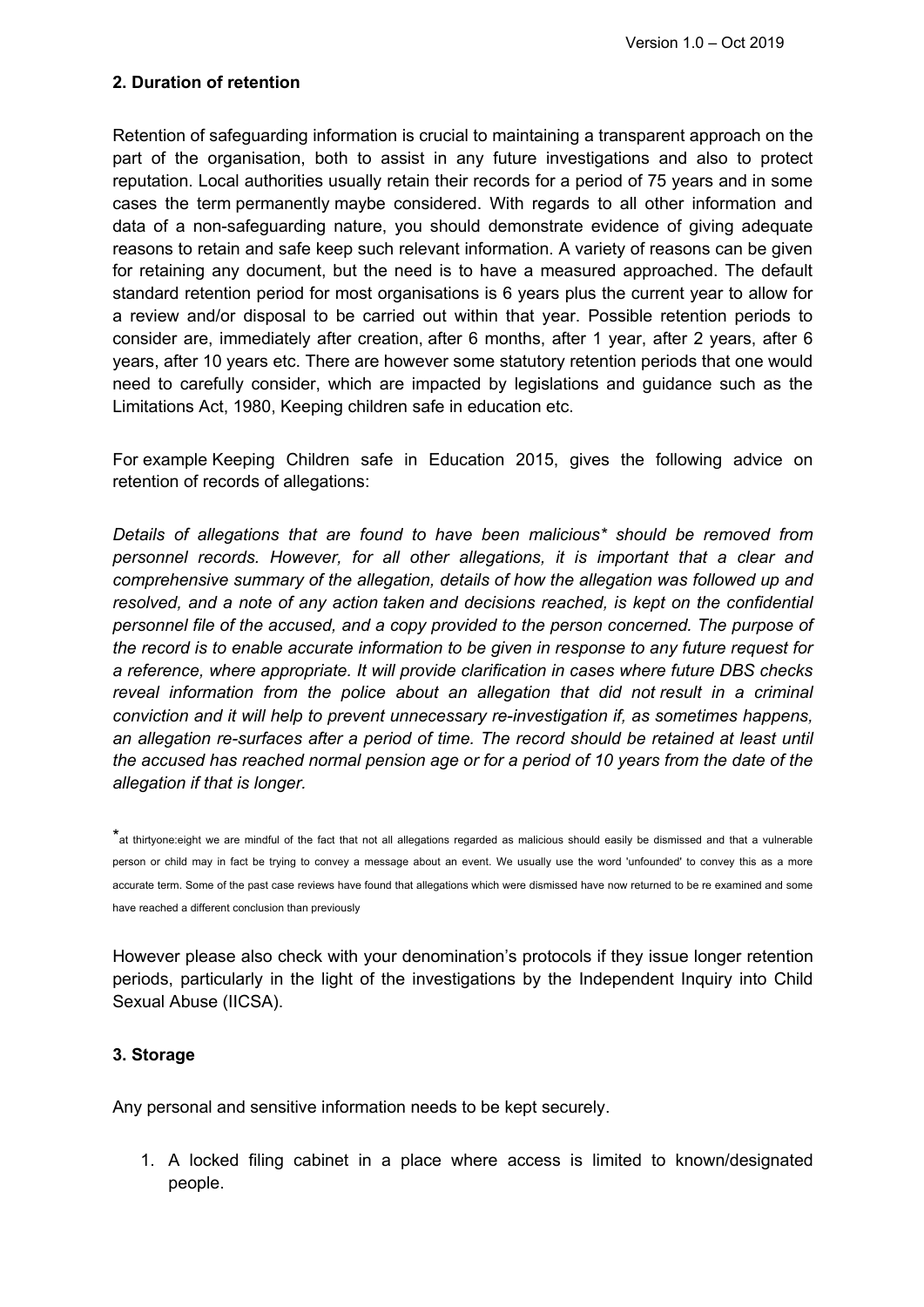- 2. Alternatively, documents can be scanned onto a computer where the information is password protected, backed up, where the password is regularly changed and where access is limited to known people.
- 3. The computer should not be a personal computer.
- 4. Where the information is needed for an event (for example a list of health information for young people at a camp), this should be kept in a secure place by the camp leader or designated person.

The CPSU (Child Protection in Sport Units) also offer additional advice on this which includes:

- 1. Maintain a log of individuals who access the unit and enter details of the files used.
- 2. Maintain separate files for concerns, allegations and referrals relating to individuals.
- 3. Make appropriate arrangements for safe exchange of keys in the event of a transfer of responsibilities/role.
- 4. Careful consideration of this facility in the event that the organisation/service is closing down.

#### **4. Record of retention**

A retention schedule is usually helpful in such situations. The ICO defines a Retention Schedule as 'a tool used to ensure the retention of business information for as long as it is needed'. The ICO advice that a retention schedule should be kept up-to-date in the light of the changing needs of the organisation, new legislation and regulation, risks involved etc.

#### **Link:** Records Management in Charities

As an organisation you may want to consider developing an Information Asset Register that captures details of all the data you hold within your organisation.

#### **Form:** Information Asset Register

Some useful principles to keep in mind when looking at data retention are:

- Does the data have any historic value (heritage) associated with the organisation?
- Does it have any safeguarding value? (i.e. potentially assist in future investigations/enquiries)
- Has explicit consent been given for retaining the information (particularly personal/sensitive data i.e. names, addresses, photographs or any other identifying information)?
- If the data has been identified for longer term retention, can it be transferred into a different format i.e. paper files to electronic copies.